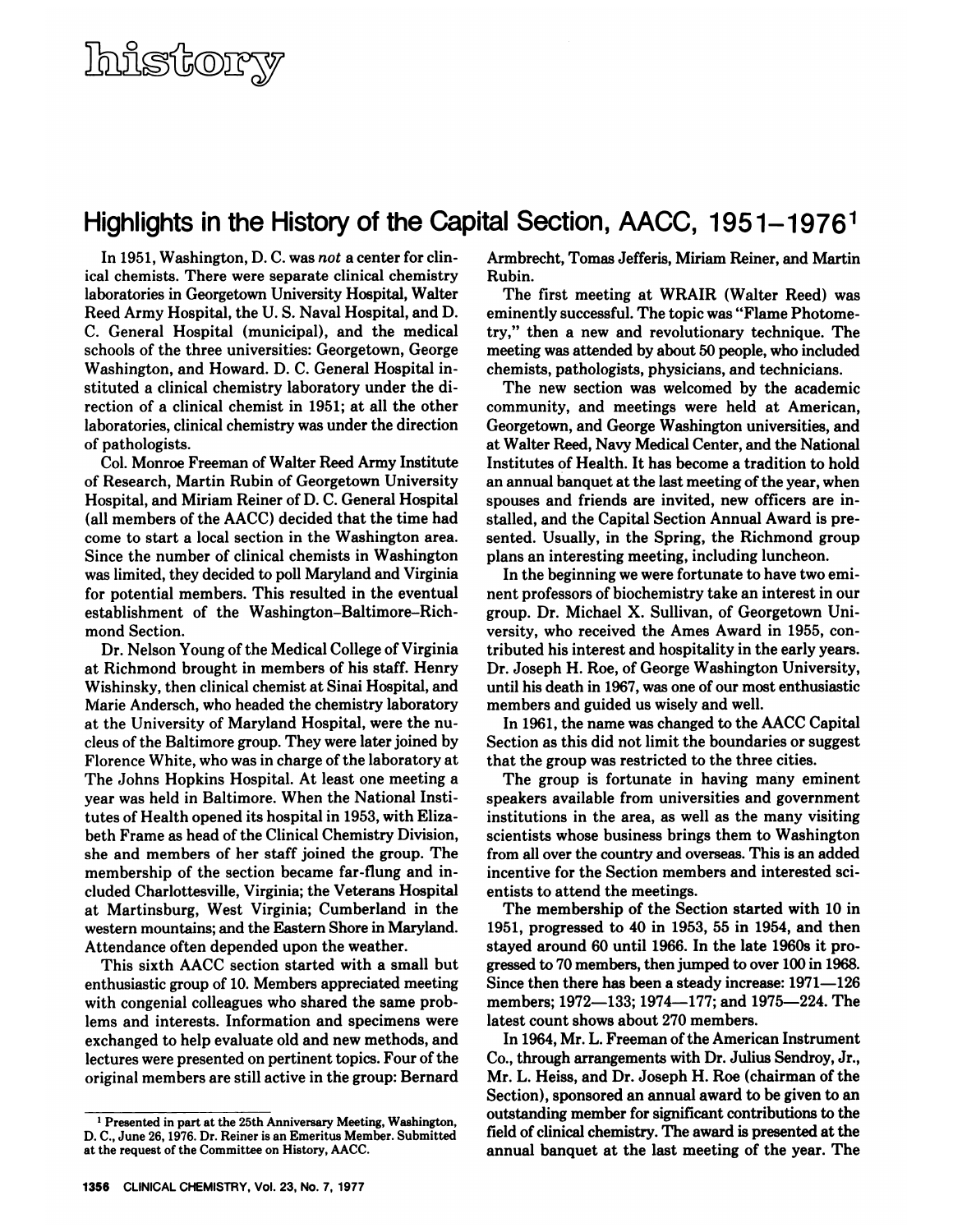

Some Capital Section members of long standing. The above pictures were taken in June 1976, on the occasion of the 25th anniversary meeting of the Section.

Top (left to right): Marion Webster, Pearl Anderson (since deceased), Miriam Reiner, Joseph V. Princiotto.

Below: Martin Rubin (presenting the keynote address); Tomas C. Jefferis, Hiroshi H. Nishi, Bernard H. Armbrecht. All but Jefferis and Nishi are charter members.

untimely death of Dr. Roe occurred after his selection by the localAwards Committee in 1967, but before the presentation was made. In appreciation of Dr. Roe's contributions to the Section and to clinical chemistry in general, it was voted to change the name to the Joseph H. Roe Award. Recipients of the Award are as follows:

| 1970—F. Lee Rodkey<br>1964—Tomas Jefferis<br>рa |     |
|-------------------------------------------------|-----|
| 1971-Norman C. Law<br>1965—Miriam Reiner        | lо  |
| 1966—Martin Rubin<br>1972—Robert S. Melville    | sp  |
| 1967—Joseph H. Roe<br>1973-Donald S. Young      | tir |
| 1968-Marjorie<br>1974—Edward Knoblock           | sh  |
| Knowlton<br>1975-William Campbell               | tio |
| 1969—Ernest Cotlove<br>1976—Jocelyn M. Hicks    |     |

The second award of the Capital Section is named for Dr. Ernest Cotlove, a member from 1953 until his death in 1970. Dr. Cotlove was chairman of the Section in 1966-7 and served on many local and national committees, including the organizational committee for the national meeting in Washington in 1968. This award is for the best individually authored paper by a member of the local section who is under 36 years old. Abstracts of papers are submitted to the localAward Committee, the best four are selected for presentation, and the winner is announced at the next meeting. The initial recipient, in 1976, was Ulysses Smalls of the Veterans Hospital, Baltimore, Maryland.

In 1970 a Newsletter was included with the notice of the monthly meetings. This was enlarged in 1973 to

CHEMLINES, with notices of future meetings, personal notes, and items of interest from the national office.

The Capital Section has cooperated with other so cieties and events through the years. One event of'long standing started in 1954 with a symposium and instrument exhibit at the National Institutes of Health. This is sponsored by NIH, various instrument companies, and a committee formed by representatives of local scientific societies, who select the topics and speakers for the symposia that are arranged at the same time. NIH no longer has the space for the instrument show, but has continued the symposia and demonstrations of apparatus pertinent to the seminars.

The Capital Section held a symposium on Inborn Errors of Metabolism at the AAAS meeting in 1966 with Stanbury and DeGroot, Seegmiller, and Brady as speakers. Martin Rubin served as moderator. Meetings have been held at various times with the local chapters of the Society forExperimental Biology and Medicine, the Instrument Society of America, and the American Chemical Society.

Some of the more recent symposia and seminars are as follows: *The Clinical Biochemistry of the Neonate,* December 5-7, 1974. This conference has been published by Wiley under the direction of editors Donald S. Young and Jocelyn M. Hicks. On April 26, 1975, there was a workshop on *Neu Statistical Tools for the* Clin*ical* Chemist, chaired by David E. Uddin. Three symposia were held in 1976: *Porphyrin Measurements, Laboratory and Clinical Aspects,* January 22, with